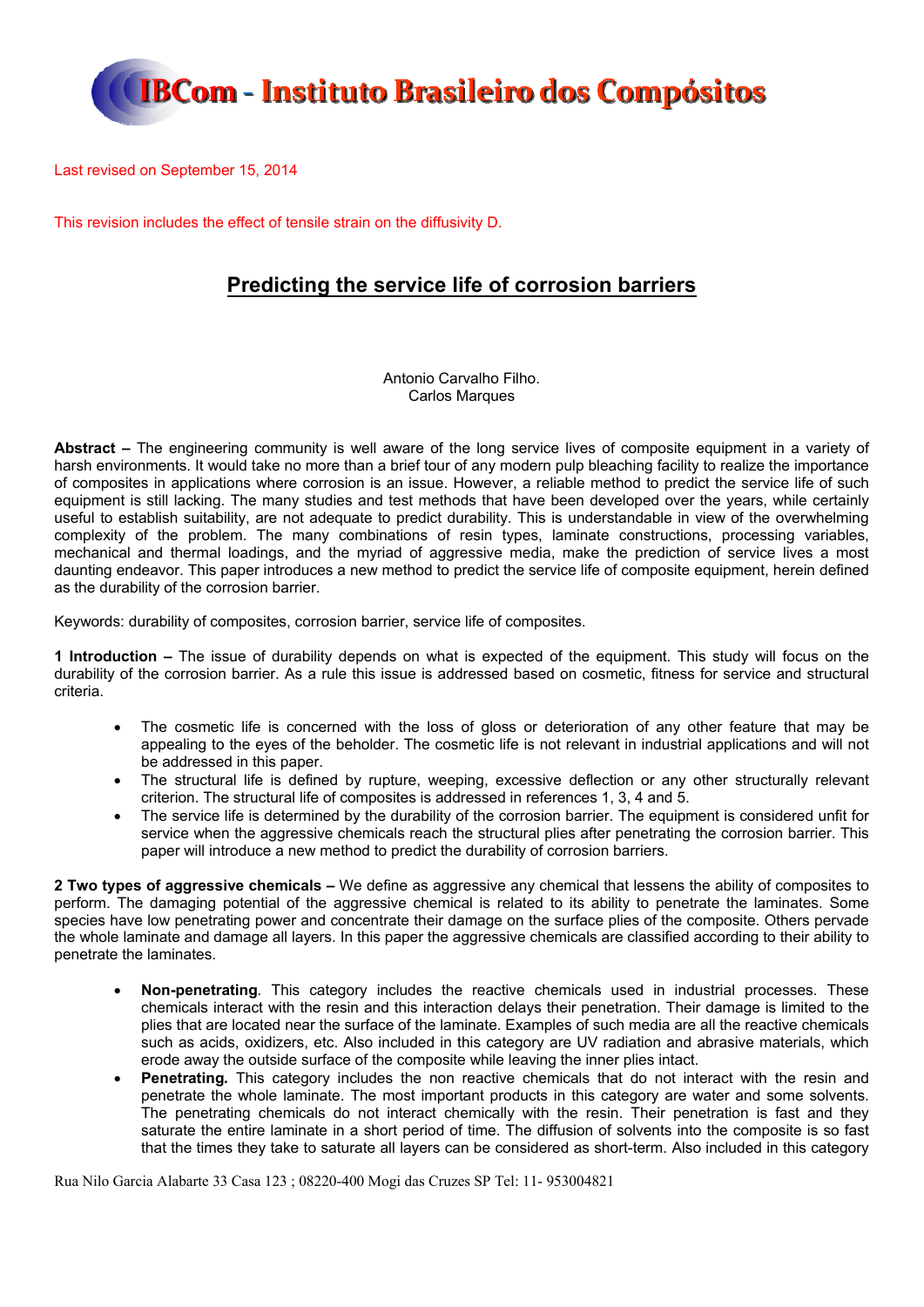are agents like temperature and mechanical strains. The penetrating chemicals, together with temperature and mechanical strains, are the only agents that can affect the long-term structural life of composite structures.

The penetration of aggressive chemicals in polymers is very slow. This is due to the low solubility, low diffusivity and the high interactions that take place between the chemical and the resin. As a result, the rate of penetration is slowed down considerably and the reactive chemicals display a near flat advancing front as they enter the composite. Figure 1 shows some typical concentration profiles of non-penetrating chemicals plotted along the wall thickness of a composite. As the molecules enter the laminate, they react with the glass/resin and are slowed down in their advance. This produces a near flat advancing front such as the one shown in figure 1. The flatness of the advancing front is a characteristic of nonpenetrating chemicals. Other things being equal, the higher the reactivity of the penetrating species, the flatter is the advancing front. The highly reactive chlorine dioxide, for instance, displays a very neat and distinct flat advancing front.



**Figure 1 -** Different species show different penetrating profiles. Note the flat front characteristic of the reactive low penetration chemicals.

As the reactive chemicals advance into the laminate, they deteriorate the resin and the fibers. It is reasonable to assume that the plies that are penetrated by the chemical lose their structural capability. It is the responsibility of the engineer to schedule regular shutdowns to check the depth of this penetration and, if necessary, replace the surface material that has been penetrated and damaged. The widespread practice of relining storage tanks would not be possible if the advancing front of the chemicals were not flat and well defined as shown in figure 1.

In applications where the relining is not possible, as in the case of small diameter pipes, the penetrating chemicals would continue their advance and eventually penetrate and destroy the structural layers. It such cases it is possible to have structural failure caused by non-penetrating products. Given enough time and no maintenance, the non-penetrating chemicals eventually pass the corrosion barrier and attack the structural plies. However, if the relining is done at the proper time, before the chemicals reach the structural layers, the corrosive media play no role in the long-term structural life of the composite. In other words, if proper maintenance is done, the damage caused by the chemical is limited to the sacrificial corrosion barrier.

The flatness of the advancing front is determined by the reactivity and the rate of diffusion of the chemical into the composite. This simple and obvious statement suggests that some resins may have better performance than others, not because of their superior resistance to chemical attack per se, but because of their lower permeability to the diffusing chemical. This statement explains the superior performance of the highly cross linked bisphenol polyesters and of the novolac vinyl esters. And it explains also the outstanding positive effect of post-cure.

The advancing front of the diffusing chemical divides the equipment wall in three zones (figure 2). The fully penetrated zone 1 is assumed destroyed by the chemical. The mechanical properties of the material in zone 1 are assumed to be zero. The material in zone 2, which has been partly penetrated, maintains some structural integrity. The material in zone 3, which has not yet been reached by the chemical, maintains its pristine state.

We assume that the ingress of the aggressive chemical destroys the structural capability of the penetrated plies. The penetrated plies will be assumed fully destroyed, while the non-penetrated remain intact. That is the way figure 2 should be interpreted. The classical interpretation, however, is the exact opposite. The conventional interpretation (a) assumes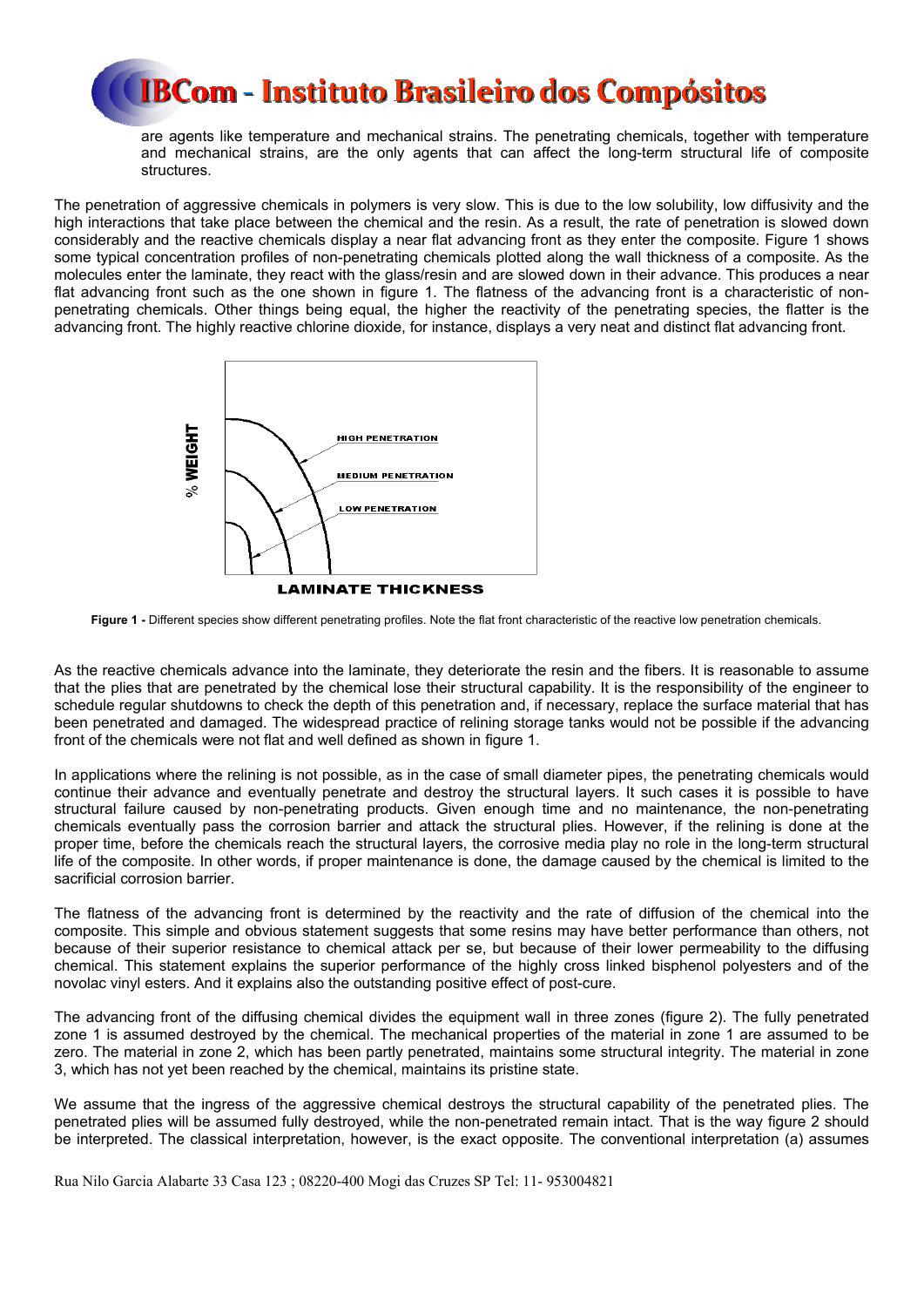full penetration of the entire laminate and (b) a partial reduction in the mechanical properties as a result of that penetration.

The current test method to assess the effect of chemicals on composites is based on the flawed assumptions of (a) full penetration and (b) uniform drop in the mechanical properties. We say this interpretation is not correct. The correct interpretation is that the composite in contact with chemicals (a) are partly penetrated and (b) only the penetrated plies lose mechanical properties.



Figure 2 – The chemicals do not penetrate deep into laminates. The extent of penetration is measured by the effective penetrated depth indicated by "Δe".

**3 The effective depth of penetration "Δe" –** In most cases the composite material that is penetrated by the chemical remains in place, preserving the original laminate thickness. This poses the problem of measuring the "effective" depth of penetration. The next section will present methods to measure the depth of penetration. The effective "penetrated" thickness is comprised of zone 1 and part of zone 2 as depicted in figure 2. The boundary between zone 2 and zone 3 defines the total depth of penetration. This boundary is too tenuous and possibly undetectable by optical means, which leads us to define the "penetrated" thickness as the "effective" depth of penetration "Δe" shown in figure 2. The effective "penetrated" thickness "Δe" is less than the actual depth of penetration. However, given the flatness of the advancing front, the effective depth "Δe" should differ little from the actual total depth of penetration.

**4 Measuring "Δe" -** The depth of penetration "Δe" can be measured directly by optical means or indirectly by tensile tests on specimens that have been immersed in the corrosive media.

The optical measurement of "Δe" is straightforward and needs no elaboration other than the comment that a contrasting dye would help identify the boundary separating the penetrated from the non-penetrated depth.

The tensile test method requires recognition of the distinct roles played by water and the corrosive chemical. Water is a penetrating chemical that reduces the strength of the entire specimen. This is in contrast with the non-penetrating nature of the chemical, which affects just a thin layer on the surface of the composite. The measurement of "Δe" by mechanical tensile testing requires that the effect of the penetrating water be accounted for separately from the attack by the chemical. This can be done by immersing a control coupon in water, to quantify its effect.

Figure 3 shows the cross-sections of coupons that have been removed from immersion in water and in the chemical solution. The control coupon - immersed in water - retains its original properties across the full thickness "e". By contrast, the coupon immersed in the chemical retains the mechanical properties only on the non-penetrated thickness "e - 2Δe". The penetrated thickness "Δe" is counted twice to account for the two-sided exposure. Test specimens extracted from these coupons are submitted to tensile tests. Let the average measured tensile modulus be  $E_0$  on the water exposed specimen and  $E_1$  on the specimen that has been exposed to the chemical. It must be recognized that  $E_1$  is an "apparent" modulus, calculated under the assumption that the chemical fully penetrates the test specimen. However, it is our contention that the chemical penetrates no further than the thickness "2Δe". The rest of the specimen thickness, e - 2Δe, is not penetrated and retains the original modulus  $E_0$ . This new scenario leads to the following relation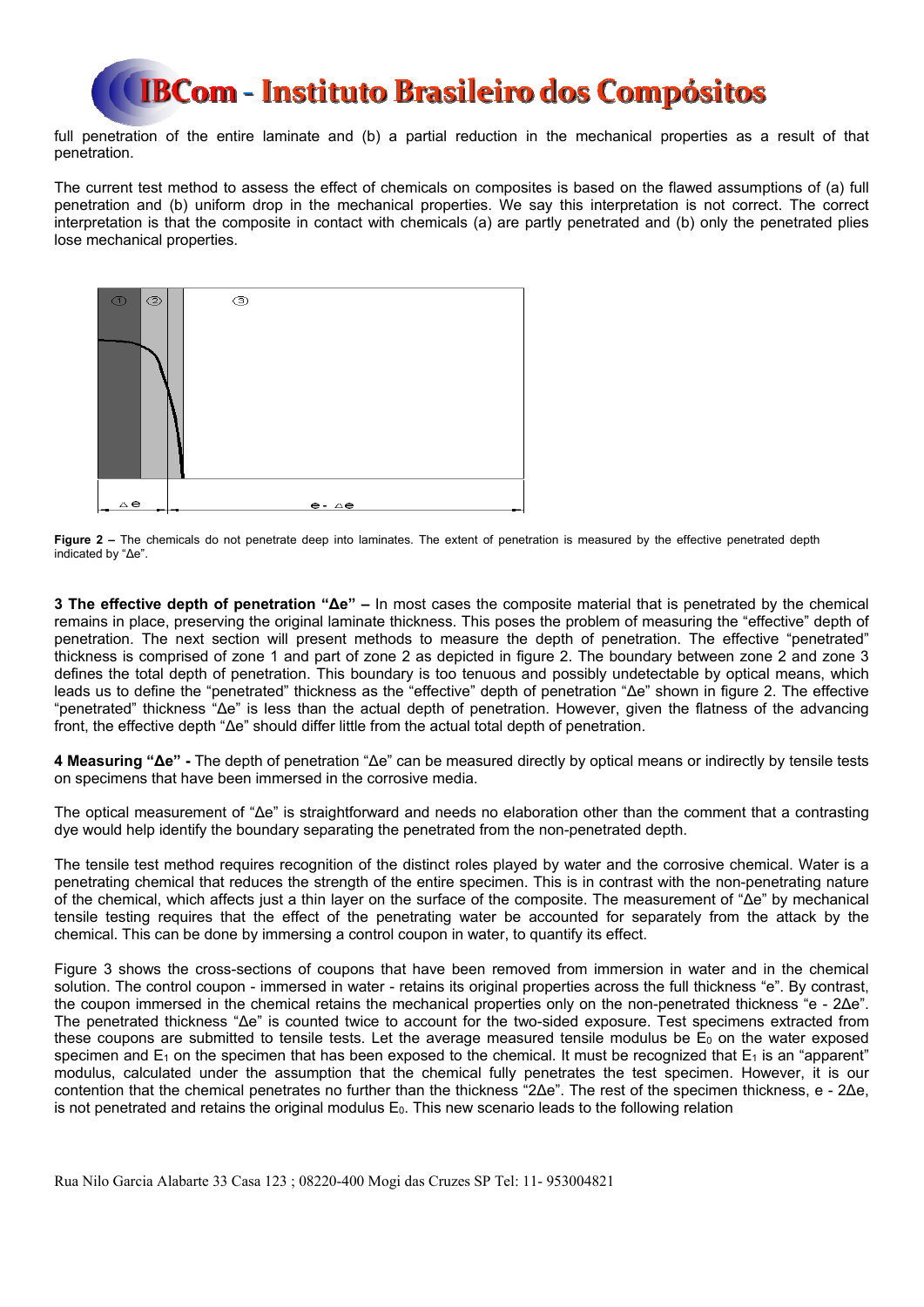

Equation (1) calculates the penetrated depth " $\Delta e$ " from the measured tensile modulii E<sub>0</sub> and E<sub>1</sub> and the known thickness "e". The effective depth of penetration is calculated this way.



**Figure 3 -** Test coupons as they look prior to and after immersion in the corrosive chemical. The penetrated depth "Δe" is counted twice to account for the double exposure. The penetrated depth is assumed to lose all of its modulus. The non-penetrated depth retains the original modulus E<sub>0</sub>.

**5 The governing equation –** Having solved the problem of measurement of the depth of penetration, we next derive a mathematical relationship linking "Δe" to the aggressive chemical. The derivation will take into consideration the time and the temperature of exposure. It is assumed that the rate of change of "Δe" increases with the reactivity (r) and the concentration (c) of the chemical. Also, the rate of penetration decreases with the shielding effect from the penetrated material that remains on the laminate surface. Often times the penetrated material, of thickness "Δe", remains on the surface of the composite and provides a shield against further penetration. These assumptions are expressed mathematically as

$$
\frac{d(\Delta e)}{dt} = k \frac{D \times S \times r \times c^a}{(\Delta e)^s}
$$
 (2)

**Where** 

"Δe" is the penetrated depth.

"t" is the time of exposure

"k" is a factor to accommodate different units used to express time, thickness, etc.

"D" is the coefficient of diffusion of the chemical into the corrosion barrier

"S" is the solubility of the chemical in the resin

"r" is the rate of attack by the chemical

"c" is the concentration of the chemical

"a" is a parameter related to the activity of the chemical in aqueous solution

"s" accounts for the shielding effect of the corroded material that remains on the laminate.

Equation (2) can be amplified by recognizing the following relationships

$$
D = D_0 \times e^{\left(\frac{-E_D}{RT} + b\varepsilon\right)}
$$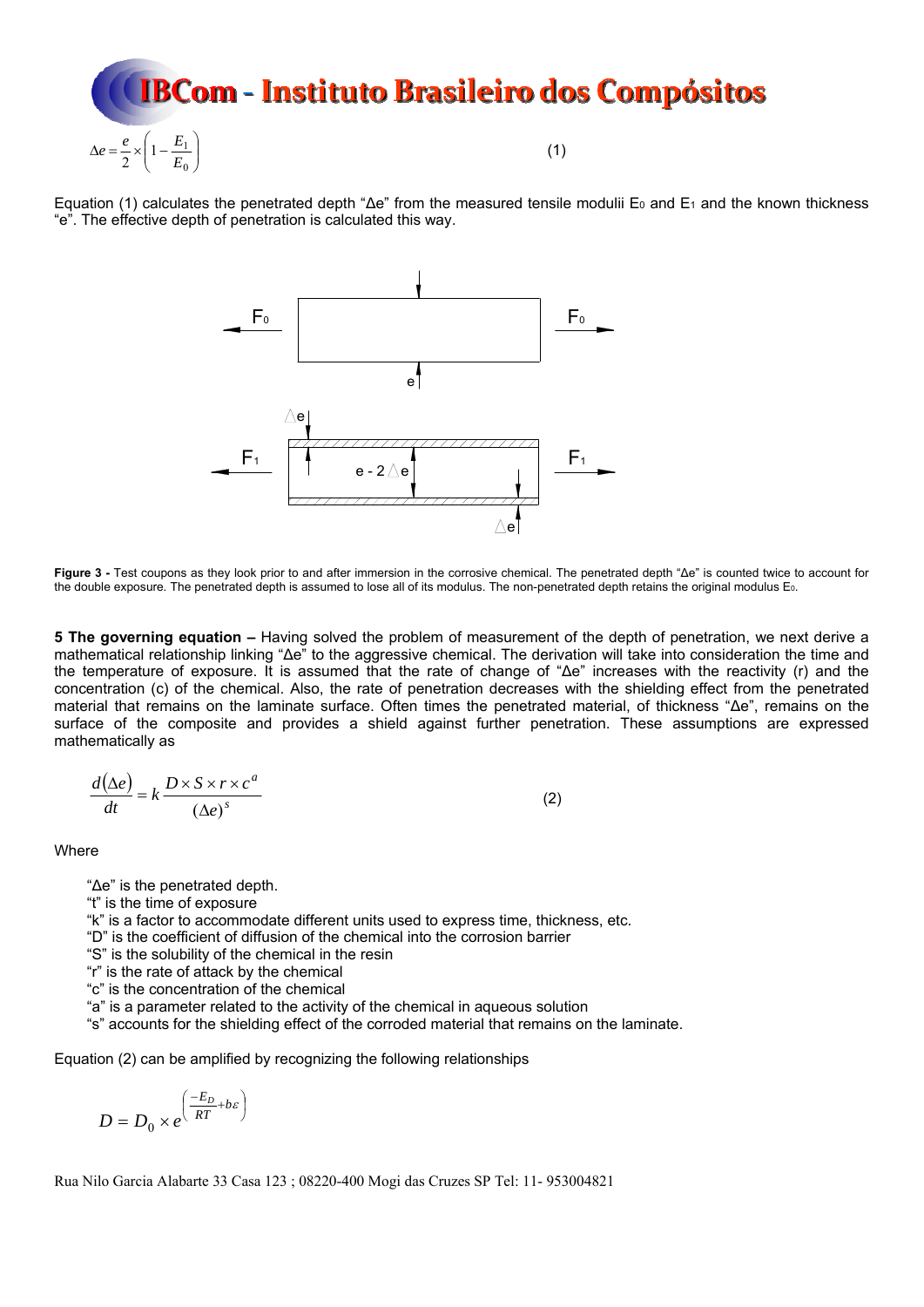The above expression recognizes the effects of the temperature and the tensile strain on the diffusivity of the composite. Both the temperature and the tensile strain affect the diffusivity of the corrosion barrier. Tensile strains above the infiltration threshold debond the fibers and create micro cracks that facilitate the penetration of the chemical. Both the temperature and the excessive tensile strain facilitate the ingress of chemical species into the composite. The tensile strain increases the diffusivity of the corrosion barrier, just like temperature. This effect is not to be confused with the phenomenon known as strain-corrosion. For details on strain-corrosion, please see reference 5.

$$
S = S_0 \times e^{\left(\frac{-E_s}{RT}\right)}
$$

$$
r = r_0 \times e^{\left(\frac{-E_r}{RT}\right)}
$$

Where

"E" is the Arrhenius energy of activation for each process

"R" is the gas constant

"T" is the absolute temperature

"Є" is the tensile strain

"b" is a parameter that depends on the glass-resin bonding

Entering the above in (2) we obtain

$$
\frac{d(\Delta e)}{dt} = k \frac{D_0 \times S_0 \times r_0 \times c^a \times e^{b\epsilon}}{(\Delta e)^s} \times e^{-\left(\frac{E_D + E_S + E_r}{RT}\right)}
$$

Or

$$
\frac{d(\Delta e)}{dt} = k \frac{D_0 \times S_0 \times r_0 \times c^a \times e^{b\epsilon}}{(\Delta e)^s} \times e^{-\left(\frac{E}{RT}\right)}
$$
(2a)

The coefficients "D<sub>0</sub>", "S<sub>0</sub>" and "r<sub>0</sub>" in equation (2a) take different values depending on the resin system and its interaction with the corrosive chemical. Although system dependent, these coefficients are independent of the temperature and of the time of exposure. Integrating (2a) we obtain

$$
\Delta e = \left[k \times D_0 \times S_0 \times r_0 \times (s+1)\right]^{1/2} \times c^{a/2} \times e^{bc/2} \times t^{1/2} \times t^{1/2} \times e^{-\left(\frac{E}{RT(s+1)}\right)}
$$
(3)

Equation (3) can be written on log-log space as

$$
\log(\Delta e) = \left(\frac{1}{s+1}\right) \log\left[k \times D_0 \times S_0 \times r_0(s+1)\right] + \left(\frac{a}{s+1}\right) \log(c) + \left(\frac{b\varepsilon}{s+1}\right) \log e + \left(\frac{1}{s+1}\right) \log(r) - \left(\frac{E}{RT(s+1)}\right) \log(e)
$$

By definition, the permeability P of a given solvent-laminate system is the product of the coefficient of diffusion D times the solubility S. Since most engineers have an intuitive feel for permeability, as opposed to diffusion and solubility, we enter the permeability  $P = D \times S$  into equation (3).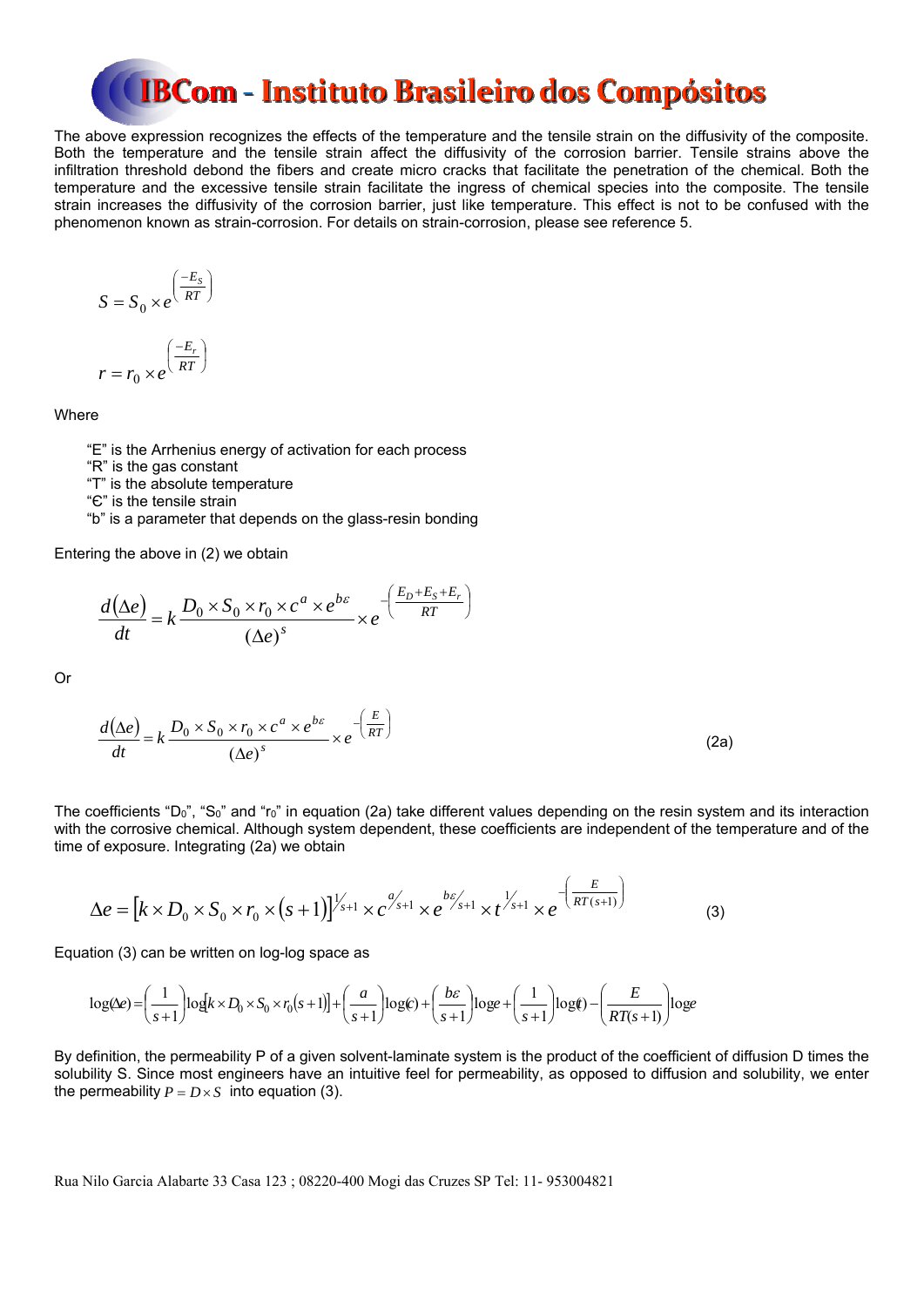$$
\log(\mathbf{k}) = \left(\frac{1}{s+1}\right) \log(k \times P_0 \times r_0(s+1)) + \left(\frac{a}{s+1}\right) \log(\mathbf{k}) + \left(\frac{b \times \log(\mathbf{k})}{s+1}\right) \times \mathbf{E} + \left(\frac{1}{s+1}\right) \log(\mathbf{k}) - \left(\frac{E \times \log(\mathbf{k})}{R(s+1)}\right) \times \frac{1}{T}
$$

or

$$
\log(\Delta e) = A + B \log(c) + C \log(t) + \frac{D}{T} + E\varepsilon
$$
\n(3a)

Where

$$
A = \left(\frac{1}{s+1}\right) \log[k \times P_0 \times r_0(s+1)] \qquad B = \frac{a}{s+1}
$$
  

$$
C = \frac{1}{s+1} \qquad D = -\frac{E \times \log(e)}{R(s+1)} \qquad E = \frac{b \times \log(e)}{s+1}
$$

Equation (3a) can be used to predict the penetrated depth when the corrosion parameters "A", "B", "C", "D" and "E" are known. We believe the reader will not confuse the parameters "D" and "E" in the above equations with the diffusivity D and the Arrhenius activation energy E.

**6 Several scenarios**. We next apply equation (3a) to a few limiting scenarios.

**r0 = 0**. This situation occurs in environments that do not attack the corrosion barrier. In these environments the coefficient A = −∞, "Δe" = 0 and the corrosion barrier is fully preserved. Water is a good example of such an environment.

**r0 = ∞.** This case represents extremely aggressive environments. The rate of attack is very high and the corrosion barrier is destroyed rapidly. Combustion is a good example of this type of environment.

**s = 0.** This situation occurs when the penetrated thickness "Δe" is removed from the surface of the corrosion barrier, either by dissolution or by abrasion. In this scenario the shielding effect is lost, the laminate is exposed to direct attack at all times, and "Δe" increases linearly with time.

**s =** ∞**.** This scenario describes the cases where the corrosion barrier is fully insulated from the corrosive chemical. The penetration will not occur and "Δe" is zero.

**P0 = 0**. This is the case where the corrosion barrier is not permeable to the chemical. Examples of real life situations approaching this case are found in corrosion barriers consisting of low permeability thermoplastic liners.

**a ≠ 1.** The response of chemicals in water solution is not linear with respect to changes in concentration. Some systems show sharp increases while others show a flat response in activity as the concentration changes. The exponent "a" takes this non linearity into account, with  $a > 1$  representing slow response and  $a < 1$  representing fast response. The linear case occurs, of course, when a = 1.

The corrosion parameters A, B, C, D and E are determined by the usual least squares method used in multiple linear regression analysis. The next section describes this.

**7 Measuring the corrosion parameters –** There is no test method known at this time to predict the service life of corrosion barriers. The closest protocol available is ASTM C 581, which is a good predictor for the suitability – not for the durability – of corrosion barriers. In this section we propose a new test method to measure the corrosion parameters in equation (3).

The corrosion parameters can be obtained by measuring the depth of penetration "Δe" as a function of time when coupons representative of the corrosion barrier are immersed in test fluids at different concentrations and different temperatures. The penetrated thickness "Δe" can be measured directly by optical means or indirectly by the tensile modulus. The new test method departs from the ASTM C581 in the following: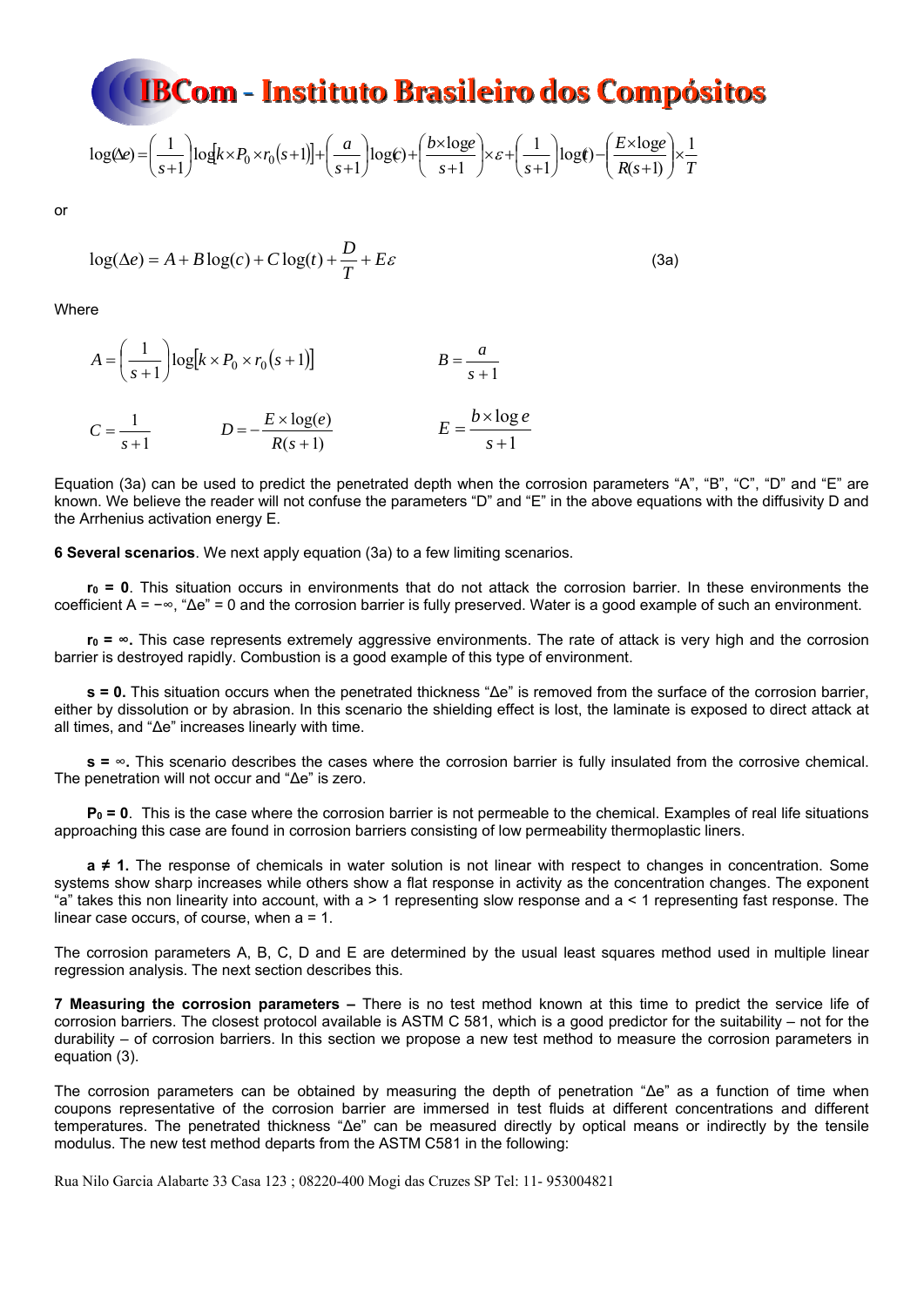- The test coupons used to measure the corrosion parameters are built to mimic the corrosion barrier and have no liner. The new method regards the liner as an "add-on" feature that may in some cases improve the equipment service life. However, since in most applications the liner is cracked and rendered ineffective after a short period in service, the corrosion parameters are measured on laminates made exclusively with chopped fibers and excluding the surface veil. The liner may increase the service life in some applications, but as a service life predictor, it is safer to ignore it.
- The penetrated depth "Δe" is measured as a function of the temperature, the exposure time and the concentration of the test fluid.
- The Barcol hardness and the visual appearance of the exposed coupons are irrelevant to the service life and are ignored in the new method.

The differences between the ASTM C581 protocol and the proposed new test method are summarized in table 1.

The data points corresponding to the penetrated depth "Δe", the exposure time "t", the concentration "c", the tensile strain "Є" and the temperature "T" are annotated and processed by the usual least squares method to produce a statistical estimation of the corrosion parameters A, B, C, D and E. This is a typical multiple linear regression problem in which four independent variables (concentration, temperature, tensile strain and time) are used to estimate the mean value of the dependent variable "Δe". The regression equation obtained this way is used to predict the service lives of corrosion barriers.

It is very difficult to include the elongation in the measurement of the corrosion parameters. Fortunately, the corrosion parameter E can be taken equal to zero for elongations less than the infiltration threshold. Since all composite equipment are designed to operate with strains less than the infiltration threshold, the parameter  $E = 0$  in all cases.

|                           | Current ASTM C 581 test method                                                                                                                       | New proposed test method                                                                                                                                        |
|---------------------------|------------------------------------------------------------------------------------------------------------------------------------------------------|-----------------------------------------------------------------------------------------------------------------------------------------------------------------|
| Scope                     | Evaluates suitability                                                                                                                                | Predicts service life                                                                                                                                           |
| Criteria                  | <b>Hardness</b><br>Appearance of the coupon<br>Appearance of the medium<br>Flexural strength retention.                                              | Penetrated thickness "Ae" measured by<br>optical means or tensile tests                                                                                         |
| Significance              | Suggests suitability                                                                                                                                 | Predicts durability                                                                                                                                             |
| Coupons                   | Veil on both surfaces.<br>Two 450 $q/m^2$ mats                                                                                                       | Veils are not used.<br>Coupon are made with chopped glass<br>only                                                                                               |
| Procedure                 | Immersion of coupons.<br>Specimens tested for flexural strength at<br>regular intervals.                                                             | Immersion of coupons.<br>Penetrated thickness "∆e" measured by<br>optical means or tensile modulus<br>retention at regular intervals.                           |
| Calculation               | Tabulates/constructs graph of hardness as<br>function of time.<br>Tabulates/constructs graph of flexural<br>strength as function of time.            | The drop in tensile modulus is interpreted<br>as penetrated depth.<br>The penetrated depth is linked to the time<br>of exposure by a log - log regression line. |
| Interpretation of results | Resin is suitable if flexural strength and<br>hardness level off.<br>Other indicators are the visual appearance<br>of the laminate and of the media. | The log – log regression line predicts the<br>service life.<br>Visual appearances and hardness are<br>irrelevant.                                               |

**Table1 -** The two test methods side by side. Although similar in execution, they are fundamentally different in interpretation.

8 **Worked examples –** The following examples illustrates the application of the regression equation to a hypothetical situation. The equation used to predict the penetrated depth Δe in the corrosion barrier is:

$$
\log(\Delta e) = A + B \log(c) + C \log(t) + \frac{D}{T} + E\varepsilon
$$
 (3a)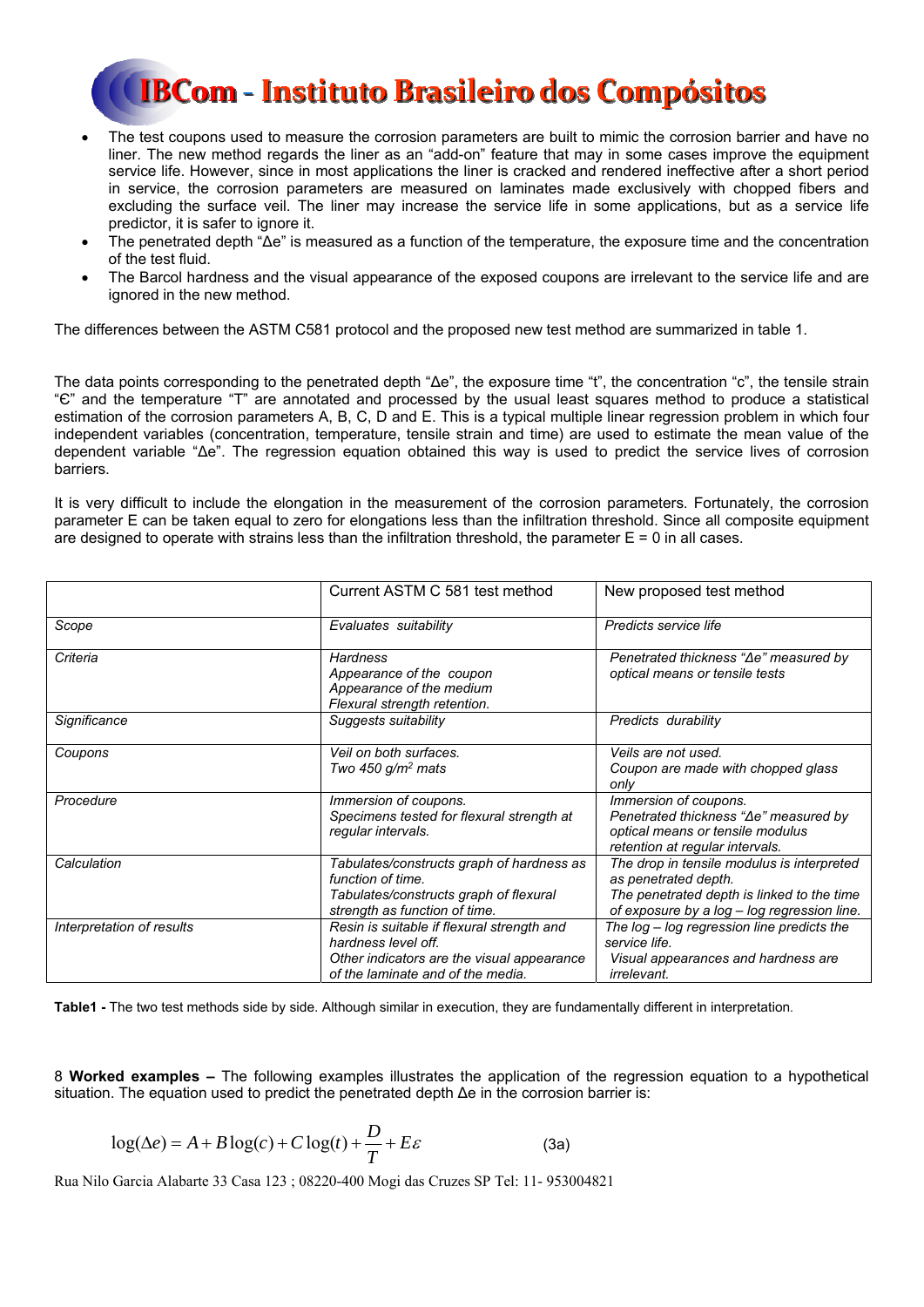

We assume the following corrosion parameters for the corrosion barrier in this specific hypothetical case.

 $A = -0.219$  B = + 0.206 C = + 0.321 D = - 133.760 E = 0.600

**8.1 Example 1** – The above hypothetical parameters are valid for "Δe" expressed in mm when the time of exposure "t" is expressed in months. The parameters A, B, C, D and E will be used to determine (a) the service life of a 2.5 mm corrosion barrier and (b) the required thickness of the corrosion barrier. The service life is assumed 25 years, meaning the corrosion barrier should not be replaced before 25 years of continuous use. In both cases we assume a residual corrosion barrier of 1.0 mm before the equipment is shut down for relining.

*Estimating the service life of a 2,5 mm corrosion barrier –* For a required residual corrosion barrier of 1.0 mm, the equipment is shut down for maintenance when the depth of penetration is  $\Delta e = 2.5 - 1.0 = 1.5$  mm. The service life is obtained by entering this depth of penetration Δe = 1.5 mm and the given corrosion parameters in equation (3a). The service life will be estimated for a chemical of concentration  $c = 0.5$ , a tensile strain  $\epsilon = 0.20\%$  and operating temperatures of 80C and 27C.

$$
log(1,5) = -0,219 + 0,206 \times log(0,5) + 0,321 \times log(t) - \frac{133,760}{273 + 27} + 0,600 \times 0,20
$$

Solving for "t" we obtain t  $\approx$  273 months (22 years) for the operating temperature of 27C.

$$
log(1,5) = -0,219 + 0,206 \times log(0,5) + 0,321 \times log(t) - \frac{133,760}{273 + 80} + 0,600 \times 0,20
$$

Solving for "t" we obtain t  $\approx$  170 months (14 years) if the operating temperature is raised to 80C.

The reader will note that we have made use of the parameter  $E = 0,600$ . That was done for illustrative purposes only, since in real life the tensile strain  $\varepsilon = 0.20\%$  is below the infiltration threshold and  $E = 0$ .

*Designing the corrosion barrier for a service life of 25 years at 90C and c = 0.3.* – We next determine the required thickness of the corrosion barrier to last 25 years when operating at a temperature of 90C and a concentration  $c = 0.3$ . Per equation (3a) the thickness that is penetrated in 25 years is

$$
\log(\Delta e) = -0.219 + 0.206 \log(0.3) + 0.321 \log(25 \times 12) - \frac{133,760}{273 + 90} + 0.600 \times 0.20
$$

 $Δe = 1.7$  mm

Assuming a residual corrosion barrier of 1.0mm, the original thickness of the corrosion barrier should be 1.7 mm + 1.0 mm = 2.7 mm.

Again, the tensile strain  $ε = 0.20\%$  is less than the infiltration threshold and the value of the parameter E should be taken as equal to zero.

**8.2 example 2 -** In 2001 Mark Greenwood published a remarkable paper (reference 2) showing the results of extensive creep-rupture tests performed on pultruded rods immersed in several aggressive media. The objective of the paper was to compare the effects of two types of glass fibers on the long-term structural lives of composites. The tested rods were identical in every respect except for the different compositions of the glass fibers. This worked example shows our interpretation of the test results.

The reported test results were taken from specimens under constant tension while immersed in the corrosive fluid. Creep tests such as these are good to assess the effect of the tensile strain on the durability.

It must be realized that creep tests performed in corrosive media combine the effects of two distinct modes of attack. For meaningful results, the investigator should judiciously separate the effects of the penetrating water from those of the nonpenetrating chemical. Mark Greenwood, in his 2001 paper, did not separate these effects. Instead, he interpreted his results and based his conclusions on the classical (and incorrect) assumption that the reactive chemicals fully penetrated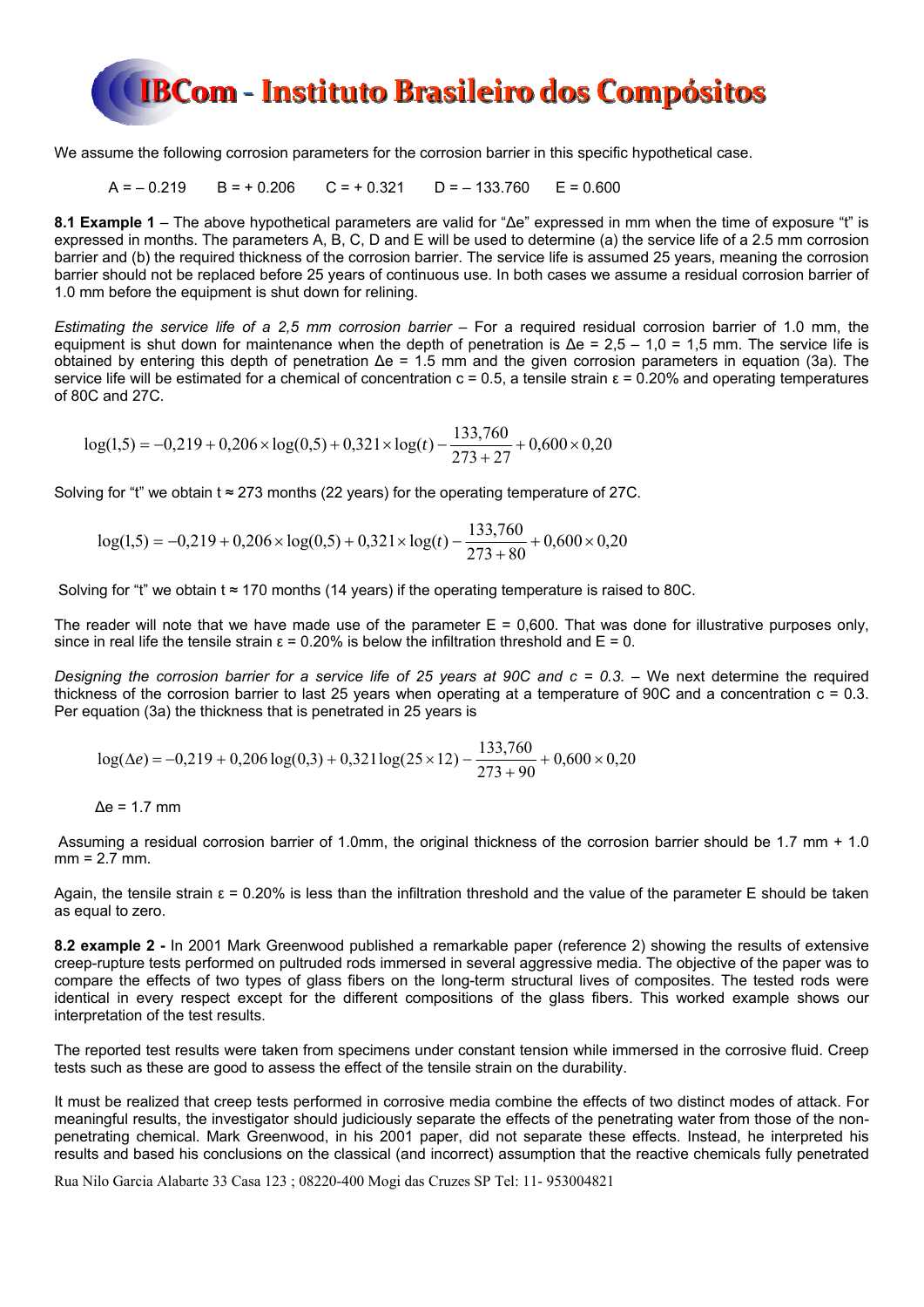the cylindrical rods and lowered their strength. The classical assumption that chemicals fully penetrate the entire laminate is not correct. As we know, reactive chemicals are non-penetrating and have their effect limited to a small depth "Δe".

We will next use the test data published by Mark Greenwood in reference 2 to determine the depth of penetration "Δe". The classical interpretation assumes the radius of the tested rods to remain unchanged throughout the test. This leads to the equations

$$
\sigma_r^0 = \frac{F_r^0}{\pi R^2} \qquad \qquad \sigma_r^t = \frac{F_r^t}{\pi R^2} \tag{4}
$$

Where  $\sigma_r^0$  and  $\sigma_r^t$  are the tensile strengths of the rods respectively prior to and after immersion. Note that the rod radius R remains unchanged in both cases and that the tensile strength  $\sigma_r^t$  drops in the same proportion as the measured rupture force  $F_r^t$ . That is the classical interpretation.

Our interpretation is quite different. We say that the tensile rupture force drops in response to (a) a decrease in the structural diameter equal to the depth that is penetrated and (b) a decrease in the tensile strength caused by water in the material that was not penetrated by the chemical. We repeat the argument for clarity.

*We say that the non-penetrating reactive chemicals destroy the mechanical properties of the outer layer that is penetrated, while leaving the core of the rods intact. And we say also that the penetrating water attacks the glass fibers and cause a drop in the tensile strength of the core. These two modes of attack have different mechanisms and should be carefully separated.* 

The separation of the damage caused by the water on the core from the damage caused by the chemical on the surface involves a highly elaborate analysis that will not be shown here. The interested reader can email the authors requesting a proof of the derivations. The separation of the two effects produces equation (5).

Equation (5) predicts the thickness "Δe" that is penetrated by the chemical in the creep tests done by Mark Greenwood.

$$
\Delta e = R \left\{ 1 - \left[ \left( \text{reterition} \right) \times \left( \frac{t_r}{t_0} \right)^{K_s} \right]^{\frac{1}{2}} \right\} \tag{5}
$$

Where

*"Δe" is the penetrated depth "R" = 3,175 mm is the original radius of the rod "Retention" designates the reported tensile strength retention for the rods after a time "tr" "tr" is the reported time to rupture "t0" = 0.1 hour is the time to rupture in short term tensile tests Ks = 0.0854 is the slope of the static regression line for the rods made of E glass in water Ks = 0.0654 is the slope of the static regression line for the rods made of boron-free glass in water* 

We illustrate the use of equation (5) for the rods tested in acid. According to Mark Greenwood, the strength retentions at 50 years for rods creep-tested in acid are 0.90% and 12.10% respectively for E glass and boron-free glass. The time to rupture to enter equation (5) is 50 years, or  $t = 438000$  hours.

For E glass rods creep-tested in acid

 $e = 3.175\{1 - (0.009) \times \frac{+50000}{400}\}$   $\left\{\frac{=2.60 \text{mm}}{2000}\right\}$ 0,1  $3,175\left\{1-\left(\frac{0,009}{2}\right)\times\left(\frac{438000}{2}\right)^{0,0854}\right\}^2$ 1 0,0854  $=$  $\overline{\phantom{a}}$ J  $\overline{\phantom{a}}$  $\left\{ \right.$  $\Big\}$  $\overline{\phantom{a}}$  $\overline{\mathfrak{l}}$  $\bigg\}$ ₹  $\int$  $\overline{\phantom{a}}$  $\overline{\phantom{a}}$  $\overline{\phantom{a}}$  $\overline{\phantom{a}}$  $\mathsf{I}$  $\mathbf{r}$ L  $\mathbf{r}$  $\overline{\phantom{a}}$  $\left(\frac{438000}{0,1}\right)$  $\overline{\mathcal{L}}$  $\Delta e = 3.175 \left\{ 1 - \left( (0.009) \times \left( \frac{438000}{0.1} \right)^{0.003} \right)^2 \right\} = 2.60 \text{ mm}$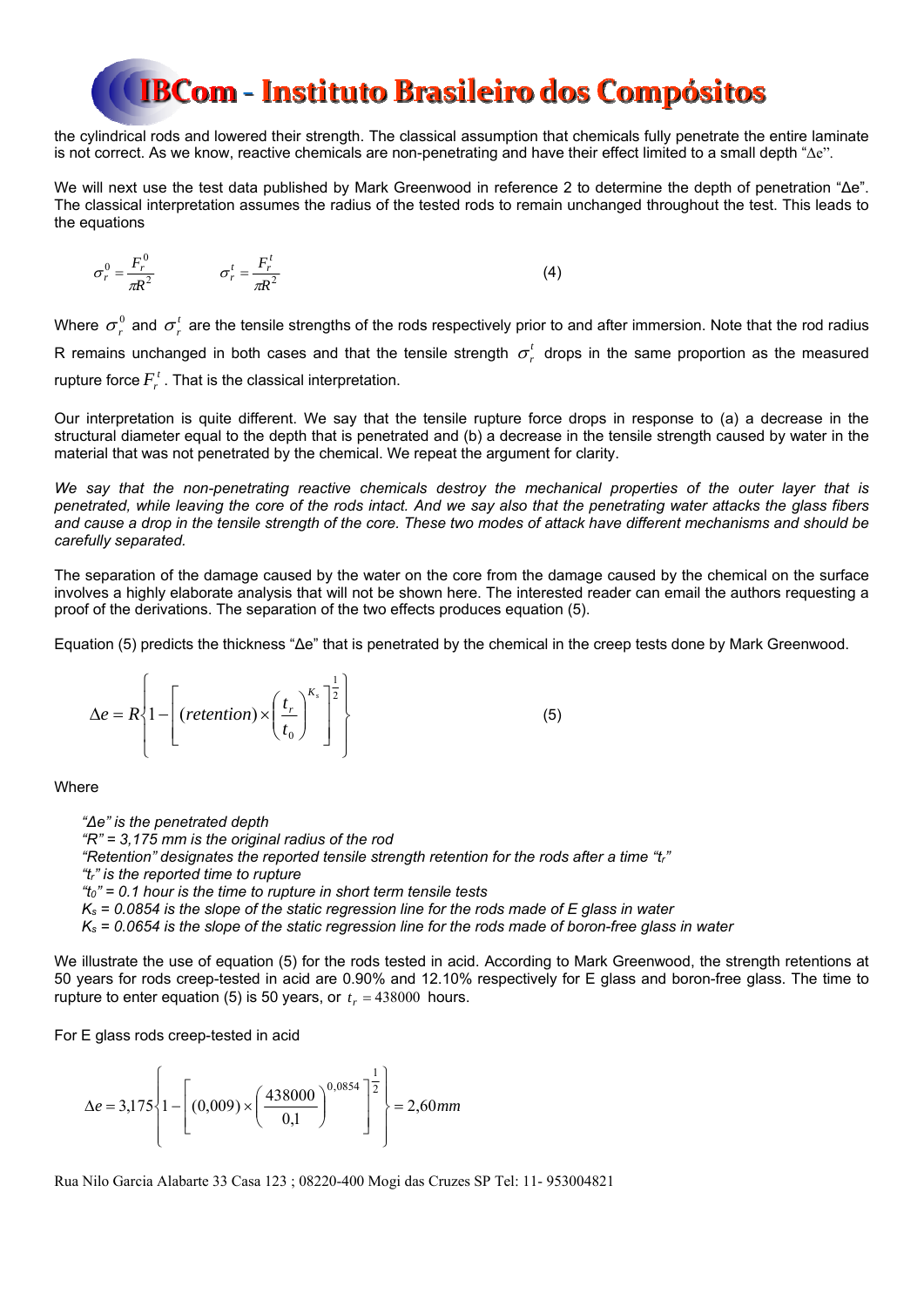For boron-free glass rods creep-tested in acid

$$
\Delta e = 3,175 \left\{ 1 - \left[ (0,121) \times \left( \frac{438000}{0,1} \right)^{0,0654} \right]^{\frac{1}{2}} \right\} = 1,35 \text{ mm}
$$

The penetration depth, "Δe", is small considering the exposure time of 50 years. The rods of E glass are penetrated 2.60 mm after 50 years of exposure in acid, versus 1.35 mm for the rods of boron-free glass. For equal performance after 50 years, the rods of E glass should be designed with diameters  $2 \times (2,60 - 1,35) = 2,50$  mm larger than those of the rods made of boron-free glass. This does not seem like a big deal and supports the conclusion that the glass composition is not a driving factor in the durability of the corrosion barrier. Also, it should be noted that the rods tested had no corrosion barrier to slow down the penetration.

The classical interpretation of the tests performed by Mark Greenwood is not correct. It leads to the scary and incorrect conclusion that the E glass rods, regardless of their diameter, lose their strength (retention of 0.90%) after 50 years of immersion in acid. This conclusion is so unlikely that the great Mark Greenwood was forced to make the following apologetic comment in his 2001 paper:

*"Considering the relatively good performance of isophthalic polyester laminates reinforced with traditional E glass, the results from this study appear to be excessively severe. However, the manufacturing method typically used for storage tanks that would hold a strong acid uses a liner or barrier layer that would significantly delay the adverse effects of the acid on the structural layers of the chemical storage tank."* 

The above is implicit recognition that only the surface plies of the composite are subject to attack from reactive chemicals. The inner core remains intact. The classical assumption that the corrosive chemicals pervade the laminate and affect the mechanical properties of the core is wrong.

Table 2 summarizes our interpretation of the test results reported in reference 2 for other chemicals.

| Corrosive<br>medium @<br>23C | Type of glass       | Strength<br>retention @<br>50 years | "∆e" @, 50<br>vears | Comments                                                                                              |
|------------------------------|---------------------|-------------------------------------|---------------------|-------------------------------------------------------------------------------------------------------|
| 5% salt<br>solution          | E glass             | 0.271                               | zero                | Water does not affect the penetrated outer<br>plies and " $\Delta e$ " = 0. The results indicate that |
|                              | Boron-free<br>glass | 0.368                               | zero                | the hydrolytic stability of boron-free glass is<br>superior to that of E glass.                       |
| 1.0N HCI acid                | E glass             | 0.009                               | $2.60$ mm           | After 50 years in acid the rods of E glass<br>lose $2.60 - 1.35 = 1.45$ mm more thickness             |
|                              | Boron-free<br>glass | 0.121                               | $1.35$ mm           | than those of boron-free glass.                                                                       |
| Cement<br>extract            | E glass             | 0.148                               | $0.83$ mm           | After 50 years in cement extract the rods of<br>E glass lose $0.83 - 0.57 = 0.26$ mm more             |
|                              | Boron-free<br>glass | 0.248                               | $0.57$ mm           | thickness than those of boron-free glass.                                                             |

Table2 - A side by side comparison of stress-rupture tests on pultruded rods of E glass and boron-free glass. The depth of penetration "Δe" is small, given the time frame of 50 years and the absence of a corrosion barrier.

**9 – Conclusion -** This paper introduces a new method to quantify the service life of the corrosion barrier of composites. The basic assumptions underlying the new method lead to the following conclusions:

1 – The non-penetrating chemicals determine the service life of the corrosion barrier.

2 – Water is the only known chemical that fully penetrates the laminates and determines the long-term structural life.

3 - The current test method (ASTM C 581) is good to assess the suitability, not the durability, of composites in corrosive environments.